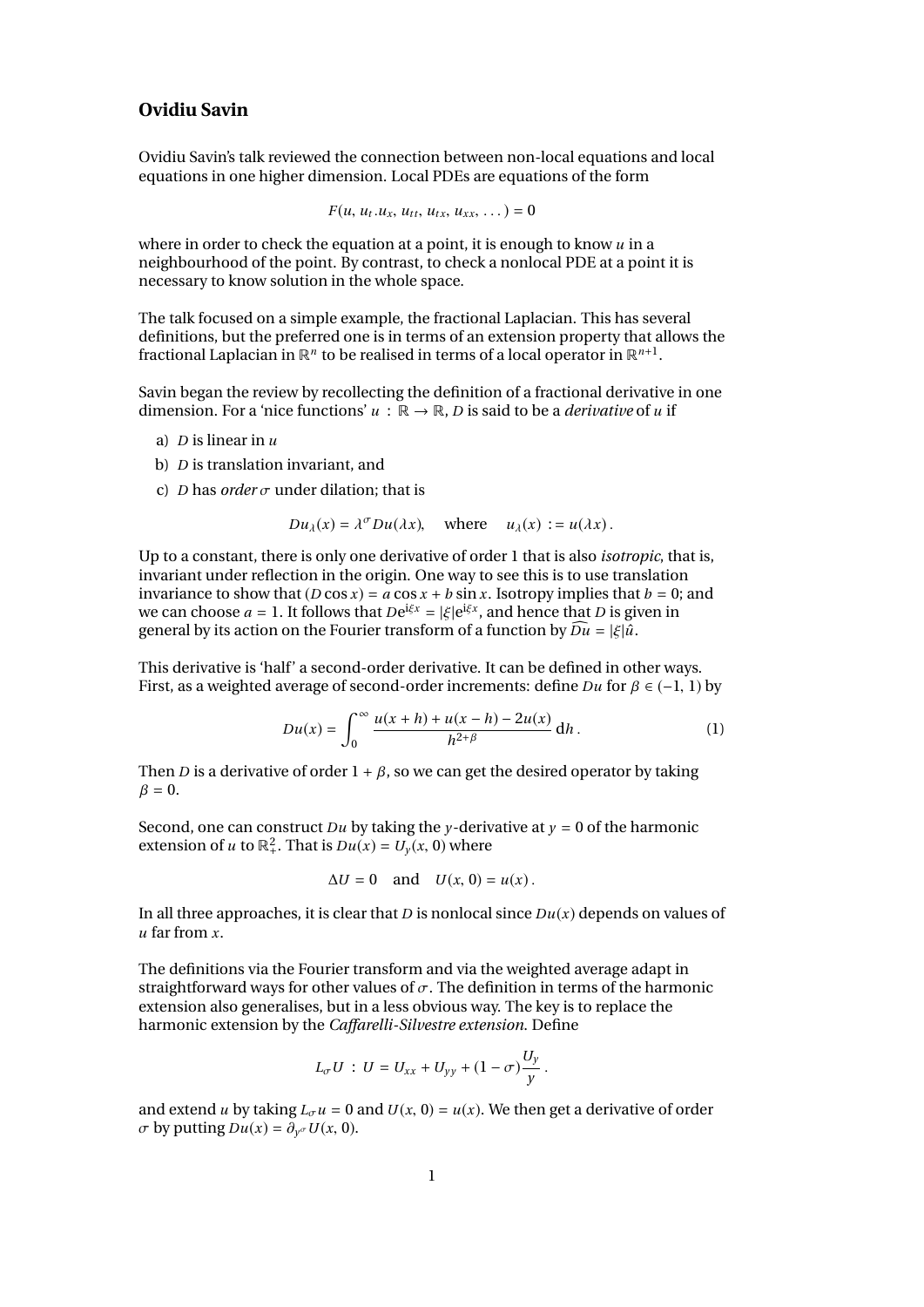Formally  $L_{\sigma}$  can be viewed as the Laplace operator acting on the rotation of *U* around the *x*-axis in 2 –  $\sigma$  dimensions. The solutions of  $\bar{L}_{\sigma}U = 0$  minimize the *energy* 

$$
\int_{\mathbb{R}^2_+} |\nabla U|^2 y^{1-\sigma} \, \mathrm{d}x \mathrm{d}y \, .
$$

This extension was already known in a probabilistic context.

l.

In higher dimensions, one can extend the 'weighted average' construction in (1) to define fractional powers of the Laplacian on  $\mathbb{R}^n$ . If  $u \in C^2$  near *x* and if  $u(y)$  decays more slowly than  $|y|^{\sigma}$  at infinity, then the (nonlocal) definition is

$$
\Delta^{\sigma/2}u(x)=c_{n,\sigma} \text{ P.V.}\int_{\mathbb{R}^n}\frac{u(x+y)-u(x)}{|y|^{n+\sigma}}\,dy.
$$

This operator appears in the theory of stochastic processes as the generator of an isotropic  $\sigma$ -stable Lévy process  $X_t$ , with

$$
\lim_{t\to 0^+}\frac{E(u(x+X_t))-u(x)}{t}=\Delta^{\sigma/2}u(x).
$$

(In the case of Brownian motion  $\sigma = 2$  and the operator on the right is the Laplacian.) The nonlocal character of the operator reflects the fact that the Lévy process can make discontinuous jumps.The corresponding *fractional heat equation*,  $u_t = \Delta^{\sigma/2}$  models *anomalous diffusion*. It arises in financial mathematical and in a wide variety of physical and geometric problems.

The Dirichlet problem for the classical Laplacian has a probabilistic interpretation in terms of Brownian motion in the unit ball  $B_1$ . If  $g$  is a given function on the boundary ∂*B*1, then the expected value *<sup>u</sup>*(*x*) of *<sup>g</sup>* at the exit point when the process starts at *x* satisfies

$$
\Delta u = 0 \text{ in } B_1, \quad u(x) = g(x) \text{ on } \partial B_1
$$

The same is true for the fractional Laplacian and the Lévy process, except that boundary data must be given on the complement of  $B_1$  rather than just on its boundary, to allow for the possibility of jumps from inside the ball to the outside. So the second equation above is replaced by  $u(x) = g(x)$  on  $\mathbb{R}^n \setminus B_1$ .

So how does one address existence, uniqueness and regularity questions for such problems? In the case of the classical elliptic boundary value problem for the Laplacian ∆, the essential tools are the following.

- 1) Energy methods: the solution minimizes  $\int_{B_1} |\nabla u|^2 dx$  subject to  $u = g$  on  $\partial B_1$ .
- 2) The maximum principle: if  $u \le v$  on  $\partial B_1$  and  $\Delta u \ge \Delta v$  then  $u \le v$  in  $B_1$
- 3) Holder estimates:  $||u||_{C^{\alpha}(B_{1/2})} \leq C||u||_{L^{\infty}(B_1)}$ .

By iterating the last estimate one can successively improve statements about the smoothness of *u*. In the case of linear equations with rough coefficients, such a *Harnack inequality* serves the same purpose. For nonlinear equations with rough coefficients, such as the *Bellman equation* in control theory, the approach can be adapted by taking derivatives to obtain linear equations.

For the fractional Laplacian, the key is to pass to a local equation, Laplace's equation, in one extra variable. That is to consider the problem

$$
\Delta U = 0 \quad \text{in } \mathbb{R}^{n+1} \backslash B_1 \times \{0\}, \qquad U = g \quad \text{on } \mathbb{R}^n \times \{0\} \backslash B_1 \,.
$$

This, together with boundary regularity ( $U \in C^{1/2} \implies u \in C^{1/2}$ ), allows conclusions about the regularity of *u*. Apart from the need to take care over the requirement to